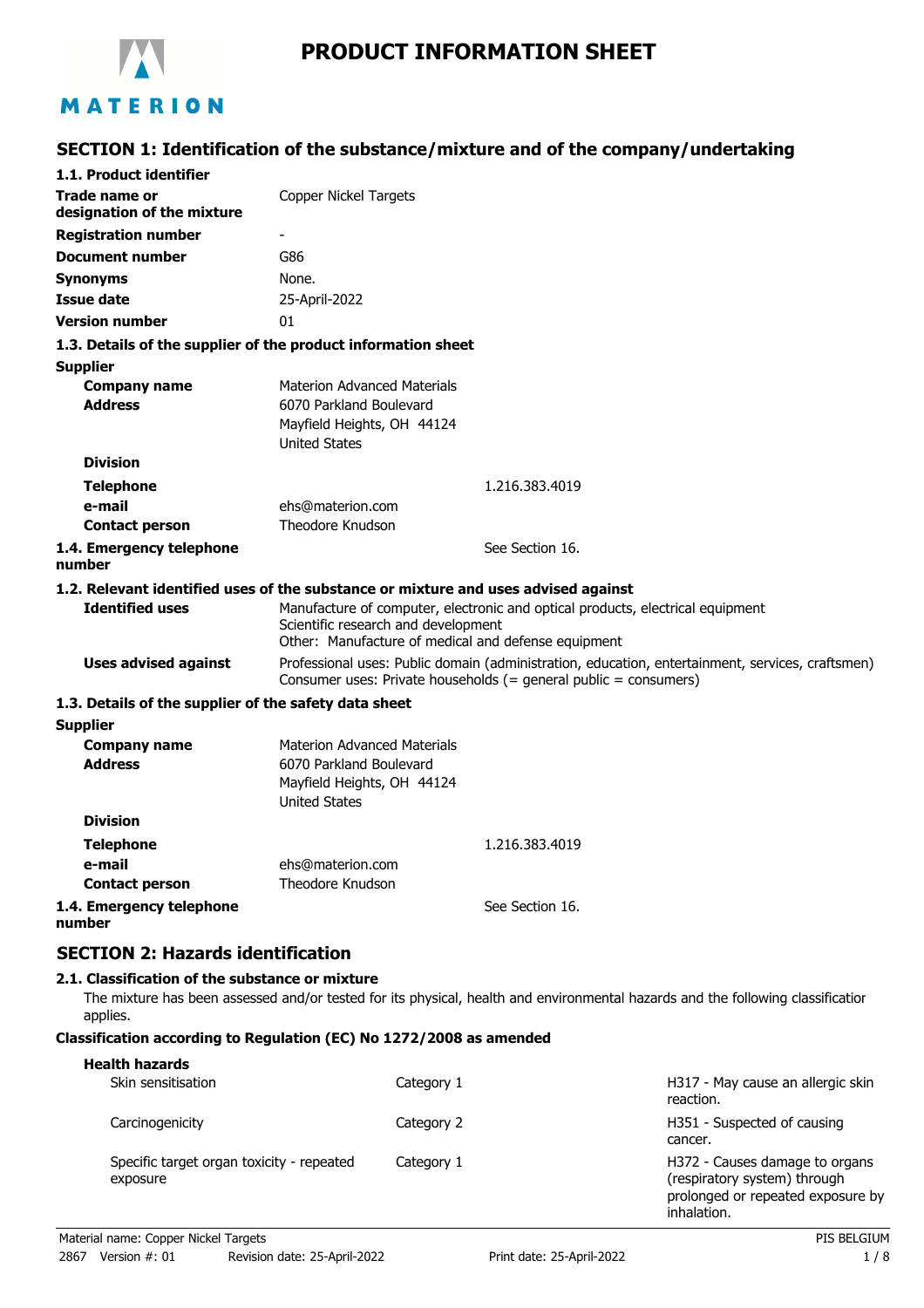| <b>Hazard summary</b>           | May cause damage to organs through prolonged or repeated exposure. Suspected of causi<br>cancer. May cause an allergic skin reaction. May cause irritation to the respiratory system.<br>Prolonged exposure may cause chronic effects. |
|---------------------------------|----------------------------------------------------------------------------------------------------------------------------------------------------------------------------------------------------------------------------------------|
| 2.2. Label elements             |                                                                                                                                                                                                                                        |
|                                 | Label according to Regulation (EC) No. 1272/2008 as amended                                                                                                                                                                            |
| <b>Contains:</b>                | copper, Nickel                                                                                                                                                                                                                         |
| <b>Hazard pictograms</b>        |                                                                                                                                                                                                                                        |
| <b>Signal word</b>              | Danger                                                                                                                                                                                                                                 |
| <b>Hazard statements</b>        |                                                                                                                                                                                                                                        |
| H317                            | May cause an allergic skin reaction.                                                                                                                                                                                                   |
| H335                            | May cause respiratory irritation.                                                                                                                                                                                                      |
| H351                            | Suspected of causing cancer.                                                                                                                                                                                                           |
| H372                            | Causes damage to organs (respiratory system) through prolonged or repeated exposure by<br>inhalation.                                                                                                                                  |
| <b>Precautionary statements</b> |                                                                                                                                                                                                                                        |
| <b>Prevention</b>               |                                                                                                                                                                                                                                        |
| P201                            | Obtain special instructions before use.                                                                                                                                                                                                |
| P202                            | Do not handle until all safety precautions have been read and understood.                                                                                                                                                              |
| P260                            | Do not breathe dust/fume/gas/mist/vapours/spray.                                                                                                                                                                                       |
| P <sub>271</sub>                | Use only outdoors or in a well-ventilated area.                                                                                                                                                                                        |
| P272                            | Contaminated work clothing should not be allowed out of the workplace.                                                                                                                                                                 |
| P280                            | Wear protective gloves/protective clothing/eye protection/face protection.                                                                                                                                                             |
| P285                            | In case of inadequate ventilation wear respiratory protection.                                                                                                                                                                         |
| <b>Response</b>                 |                                                                                                                                                                                                                                        |
| P312                            | Call a POISON CENTRE/doctor if you feel unwell.                                                                                                                                                                                        |
| $P333 + P313$                   | If skin irritation or rash occurs: Get medical advice/attention.                                                                                                                                                                       |
| $P362 + P364$                   | Take off contaminated clothing and wash it before reuse.                                                                                                                                                                               |
| P363                            | Wash contaminated clothing before reuse.                                                                                                                                                                                               |
| <b>Storage</b>                  |                                                                                                                                                                                                                                        |
| $P403 + P233$<br>P405           | Store in a well-ventilated place. Keep container tightly closed.<br>Store locked up.                                                                                                                                                   |
| <b>Disposal</b>                 |                                                                                                                                                                                                                                        |
|                                 | Dianaga af gantante laguteinau in geganden er svitbolger lugaisnel lugtingel lintennetignel va                                                                                                                                         |

P501 Dispose of contents/container in accordance with local/regional/national/international regulations. **Supplemental label information** For further information, please contact the Product Stewardship Department at +1.800.862.4118. **2.3. Other hazards** None known.

## **SECTION 3: Composition/information on ingredients**

## **3.2. Mixtures**

## **General information**

| <b>Chemical name</b> | %                                                    | CAS-No. / EC<br>No.    | <b>REACH Registration No. Index No.</b>                                             |                      | <b>Notes</b> |
|----------------------|------------------------------------------------------|------------------------|-------------------------------------------------------------------------------------|----------------------|--------------|
| copper               | 75 - 99                                              | 7440-50-8<br>231-159-6 |                                                                                     | $029 - 019 - 01 - X$ |              |
|                      | <b>Classification:</b> Aquatic Chronic 1;H410(M=100) |                        |                                                                                     |                      |              |
| <b>Nickel</b>        | $1 - 25$                                             | 7440-02-0<br>231-111-4 | 01-2119438727-29-0049                                                               | 028-002-00-7         |              |
|                      |                                                      |                        | Classification: Skin Sens. 1; H317, STOT SE 3; H335, Carc. 2; H351, STOT RE 2; H373 |                      | 7,S          |

## **SECTION 4: First aid measures**

| <b>General information</b>             | Ensure that medical personnel are aware of the material(s) involved, and take precautions to<br>protect themselves. |  |
|----------------------------------------|---------------------------------------------------------------------------------------------------------------------|--|
| 4.1. Description of first aid measures |                                                                                                                     |  |
| <b>Inhalation</b>                      | Move to fresh air. Call a physician if symptoms develop or persist.                                                 |  |
| <b>Skin contact</b>                    | Wash off with soap and water. Get medical attention if irritation develops and persists.                            |  |
| Eye contact                            | Rinse with water. Get medical attention if irritation develops and persists.                                        |  |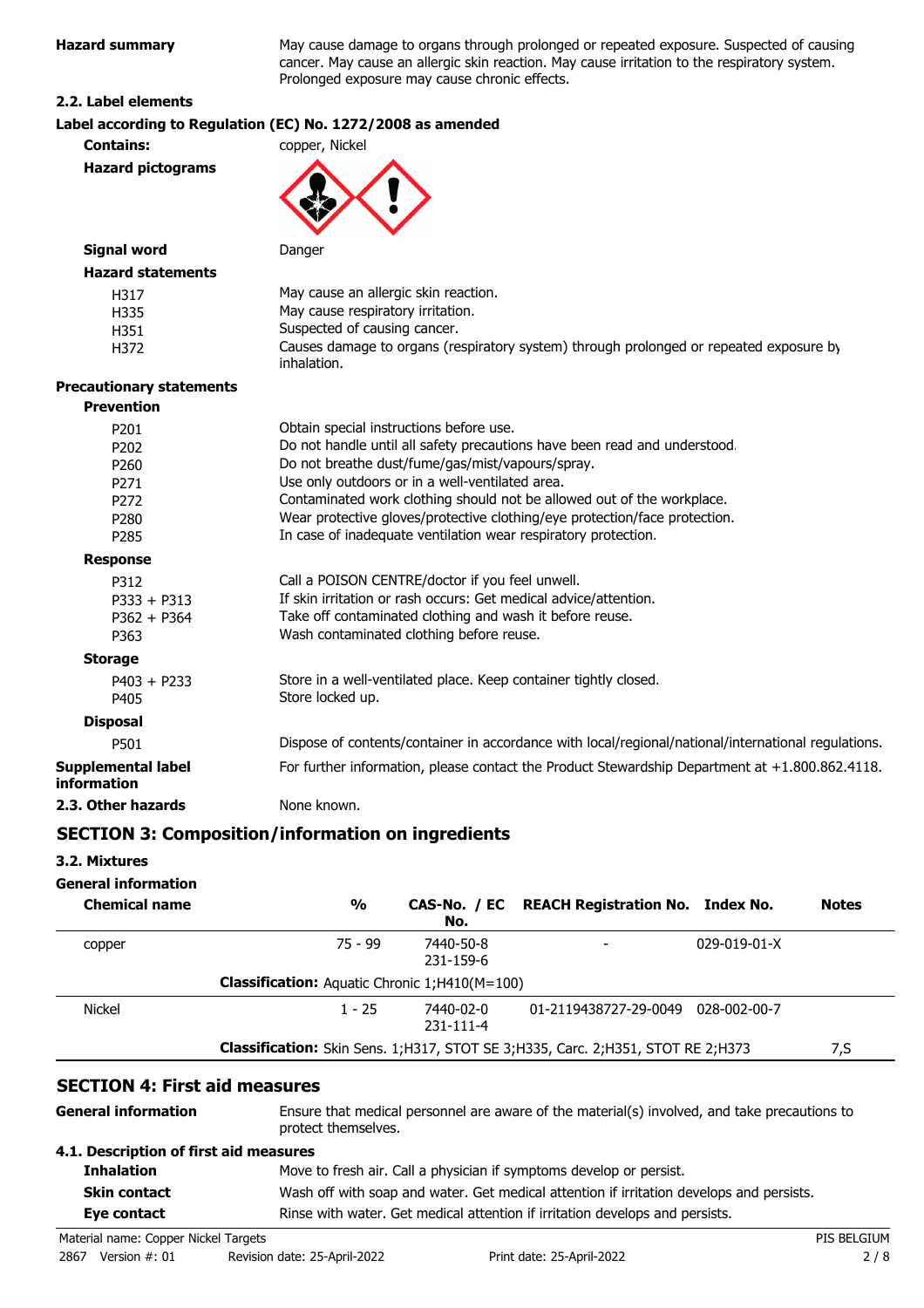| <b>Ingestion</b>                                                                         | Rinse mouth. Get medical attention if symptoms occur.                                      |
|------------------------------------------------------------------------------------------|--------------------------------------------------------------------------------------------|
| 4.2. Most important<br>symptoms and effects, both<br>acute and delayed                   | Exposure may cause temporary irritation, redness, or discomfort.                           |
| 4.3. Indication of any<br>immediate medical attention<br>and special treatment<br>needed | Treat symptomatically.                                                                     |
| <b>SECTION 5: Firefighting measures</b>                                                  |                                                                                            |
| <b>General fire hazards</b>                                                              | No unusual fire or explosion hazards noted.                                                |
| 5.1. Extinguishing media                                                                 |                                                                                            |
| <b>Suitable extinguishing</b><br>media                                                   | Powder. Dry sand.                                                                          |
| Unsuitable extinguishing<br>media                                                        | Do not use water jet as an extinguisher, as this will spread the fire.                     |
| 5.2. Special hazards arising<br>from the substance or<br>mixture                         | None known.                                                                                |
| 5.3. Advice for firefighters                                                             |                                                                                            |
| <b>Special protective</b><br>equipment for<br>firefighters                               | Wear suitable protective equipment.                                                        |
| <b>Special firefighting</b><br>procedures                                                | Move containers from fire area if you can do so without risk.                              |
| <b>Specific methods</b>                                                                  | Use standard firefighting procedures and consider the hazards of other involved materials. |

# **SECTION 6: Accidental release measures**

|                                                              | 6.1. Personal precautions, protective equipment and emergency procedures                               |
|--------------------------------------------------------------|--------------------------------------------------------------------------------------------------------|
| For non-emergency<br>personnel                               | Keep unnecessary personnel away.                                                                       |
| For emergency<br>responders                                  | Keep unnecessary personnel away. Use personal protection recommended in Section 8 of the PIS.          |
| 6.2. Environmental<br>precautions                            | Collect spillage. Prevent further leakage or spillage if safe to do so.                                |
| 6.3. Methods and material for<br>containment and cleaning up | Stop the flow of material, if this is without risk. Following product recovery, flush area with water. |
| 6.4. Reference to other<br>sections                          | Not available.                                                                                         |

# **SECTION 7: Handling and storage**

| 7.1. Precautions for safe<br>handling                                   | Obtain special instructions before use. Do not handle until all safety precautions have been read<br>and understood. Provide adequate ventilation. Avoid breathing dust/fume/gas/mist/vapours/spray.<br>Avoid contact with eyes, skin, and clothing. Avoid prolonged exposure. Should be handled in closed<br>systems, if possible. Wear appropriate personal protective equipment. Observe good industrial<br>hygiene practices. |
|-------------------------------------------------------------------------|-----------------------------------------------------------------------------------------------------------------------------------------------------------------------------------------------------------------------------------------------------------------------------------------------------------------------------------------------------------------------------------------------------------------------------------|
| 7.2. Conditions for safe<br>storage, including any<br>incompatibilities | Store locked up.                                                                                                                                                                                                                                                                                                                                                                                                                  |
| 7.3. Specific end use(s)                                                | Not available.                                                                                                                                                                                                                                                                                                                                                                                                                    |
|                                                                         | <b>SECTION 8: Exposure controls/personal protection</b>                                                                                                                                                                                                                                                                                                                                                                           |

## **8.1. Control parameters**

## **Occupational exposure limits**

| <b>Belgium. Exposure Limit Values</b>       |                                                            |              |                |
|---------------------------------------------|------------------------------------------------------------|--------------|----------------|
| <b>Components</b>                           | <b>Type</b>                                                | <b>Value</b> | Form           |
| copper (CAS 7440-50-8)                      | TWA                                                        | 1 mg/m $3$   | Dust and mist. |
|                                             |                                                            | $0,2$ mg/m3  | Fume.          |
| Nickel (CAS 7440-02-0)                      | <b>TWA</b>                                                 | 1 mg/m $3$   |                |
| <b>Biological limit values</b>              | No biological exposure limits noted for the ingredient(s). |              |                |
| <b>Recommended monitoring</b><br>procedures | Follow standard monitoring procedures.                     |              |                |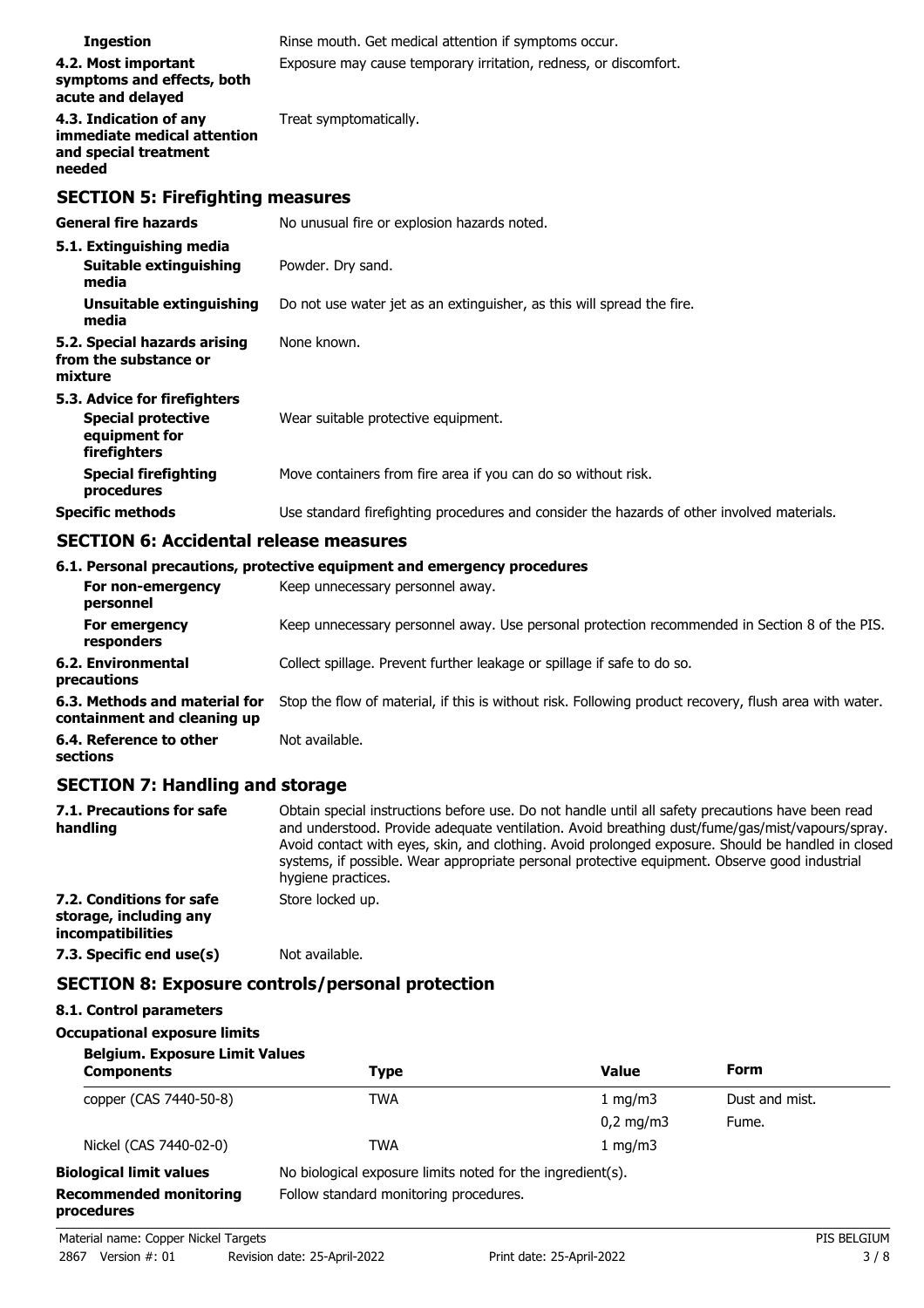| Derived no effect levels<br>(DNELs)                  | Not available.                                                                                                                                                                                                                                                                                                                                                                                         |
|------------------------------------------------------|--------------------------------------------------------------------------------------------------------------------------------------------------------------------------------------------------------------------------------------------------------------------------------------------------------------------------------------------------------------------------------------------------------|
| <b>Predicted no effect</b><br>concentrations (PNECs) | Not available.                                                                                                                                                                                                                                                                                                                                                                                         |
| 8.2. Exposure controls                               |                                                                                                                                                                                                                                                                                                                                                                                                        |
| <b>Appropriate engineering</b><br><b>controls</b>    | Good general ventilation (typically 10 air changes per hour) should be used. Ventilation rates should<br>be matched to conditions. If applicable, use process enclosures, local exhaust ventilation, or other<br>engineering controls to maintain airborne levels below recommended exposure limits. If exposure<br>limits have not been established, maintain airborne levels to an acceptable level. |
|                                                      | Individual protection measures, such as personal protective equipment                                                                                                                                                                                                                                                                                                                                  |
| <b>General information</b>                           | Personal protection equipment should be chosen according to the CEN standards and in discussion<br>with the supplier of the personal protective equipment.                                                                                                                                                                                                                                             |
| Eye/face protection                                  | Wear safety glasses with side shields (or goggles).                                                                                                                                                                                                                                                                                                                                                    |
| <b>Skin protection</b>                               |                                                                                                                                                                                                                                                                                                                                                                                                        |
| - Hand protection                                    | Wear gloves to prevent metal cuts and skin abrasions during handling.                                                                                                                                                                                                                                                                                                                                  |
| - Other                                              | Wear suitable protective clothing.                                                                                                                                                                                                                                                                                                                                                                     |
| <b>Respiratory protection</b>                        | In case of insufficient ventilation, wear suitable respiratory equipment.                                                                                                                                                                                                                                                                                                                              |
| <b>Thermal hazards</b>                               | Wear appropriate thermal protective clothing, when necessary.                                                                                                                                                                                                                                                                                                                                          |
| <b>Hygiene measures</b>                              | Always observe good personal hygiene measures, such as washing after handling the material and<br>before eating, drinking, and/or smoking. Routinely wash work clothing and protective equipment to<br>remove contaminants.                                                                                                                                                                            |
| <b>Environmental exposure</b><br>controls            | Inform appropriate managerial or supervisory personnel of all environmental releases.                                                                                                                                                                                                                                                                                                                  |

# **SECTION 9: Physical and chemical properties**

## **9.1. Information on basic physical and chemical properties**

| <b>Appearance</b>                                   |                                                 |  |
|-----------------------------------------------------|-------------------------------------------------|--|
| <b>Physical state</b>                               | Solid.                                          |  |
| Form                                                | Various shapes.                                 |  |
| Colour                                              | Red                                             |  |
| <b>Odour</b>                                        | None.                                           |  |
| <b>Odour threshold</b>                              | Not applicable.                                 |  |
| рH                                                  | Not applicable.                                 |  |
| <b>Melting point/freezing point</b>                 | 1083 °C (1981,4 °F) estimated / Not applicable. |  |
| <b>Initial boiling point and</b><br>boiling range   | Not applicable.                                 |  |
| <b>Flash point</b>                                  | Not applicable.                                 |  |
| <b>Evaporation rate</b><br>Not applicable.          |                                                 |  |
| <b>Flammability (solid, gas)</b>                    | None known.                                     |  |
| <b>Upper/lower flammability or explosive limits</b> |                                                 |  |
| <b>Explosive limit - lower (</b><br>%)              | Not applicable.                                 |  |
| <b>Explosive limit - upper</b><br>(%)               | Not applicable.                                 |  |
| <b>Vapour pressure</b>                              | Not applicable.                                 |  |
| <b>Vapour density</b>                               | Not applicable.                                 |  |
| <b>Relative density</b>                             | Not applicable.                                 |  |
| Solubility(ies)                                     |                                                 |  |
| <b>Solubility (water)</b>                           | Insoluble.                                      |  |
| <b>Partition coefficient</b><br>(n-octanol/water)   | Not applicable.                                 |  |
| <b>Auto-ignition temperature</b>                    | Not applicable.                                 |  |
| <b>Decomposition temperature</b>                    | Not applicable.                                 |  |
| <b>Viscosity</b>                                    | Not applicable.                                 |  |
| <b>Explosive properties</b>                         | Not explosive.                                  |  |
| <b>Oxidising properties</b>                         | Not oxidising.                                  |  |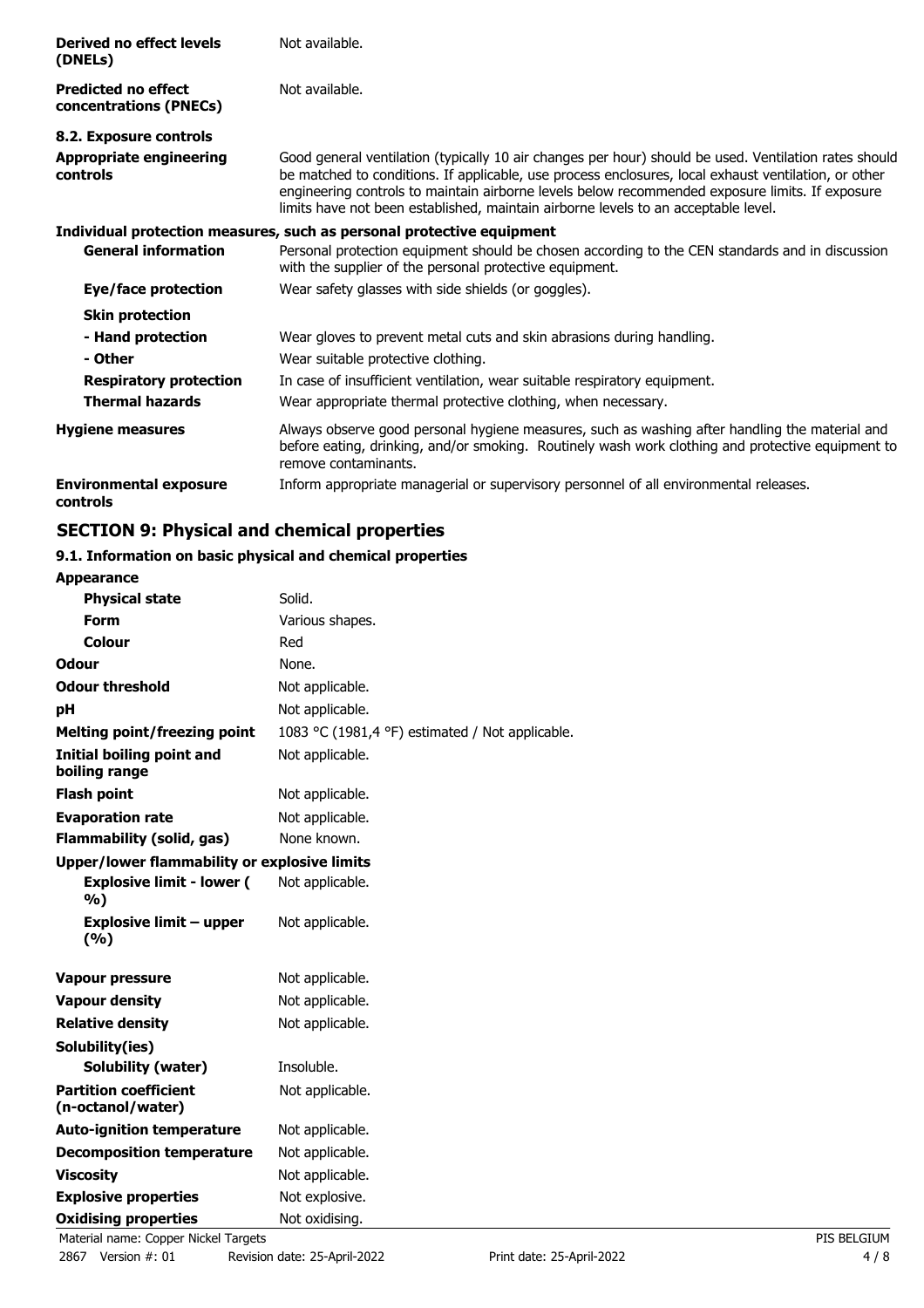| 9.2. Other information |                      |
|------------------------|----------------------|
| <b>Density</b>         | 8,88 g/cm3 estimated |

# **SECTION 10: Stability and reactivity**

| 10.1. Reactivity<br>10.2. Chemical stability | The product is stable and non-reactive under normal conditions of use, storage and transport.<br>Material is stable under normal conditions. |
|----------------------------------------------|----------------------------------------------------------------------------------------------------------------------------------------------|
|                                              |                                                                                                                                              |
| 10.3. Possibility of hazardous<br>reactions  | No dangerous reaction known under conditions of normal use.                                                                                  |
| 10.4. Conditions to avoid                    | Contact with incompatible materials.                                                                                                         |
| 10.5. Incompatible materials                 | Strong oxidising agents.                                                                                                                     |
| 10.6. Hazardous<br>decomposition products    | No hazardous decomposition products are known.                                                                                               |

# **SECTION 11: Toxicological information**

**General information CCCUPATION** Occupational exposure to the substance or mixture may cause adverse effects.

#### **Information on likely routes of exposure**

| <b>Inhalation</b>                                     | May cause irritation to the respiratory system. Prolonged inhalation may be harmful.                                                                      |
|-------------------------------------------------------|-----------------------------------------------------------------------------------------------------------------------------------------------------------|
| <b>Skin contact</b>                                   | May cause an allergic skin reaction.                                                                                                                      |
| Eye contact                                           | Not likely, due to the form of the product.                                                                                                               |
| <b>Ingestion</b>                                      | May cause discomfort if swallowed. However, ingestion is not likely to be a primary route of<br>occupational exposure.                                    |
| Symptoms                                              | May cause an allergic skin reaction.                                                                                                                      |
| 11.1. Information on toxicological effects            |                                                                                                                                                           |
| <b>Acute toxicity</b>                                 | May cause an allergic skin reaction. May cause respiratory irritation.                                                                                    |
| Skin corrosion/irritation                             | Due to partial or complete lack of data the classification is not possible.                                                                               |
| Serious eye damage/eye<br>irritation                  | Not likely, due to the form of the product.                                                                                                               |
| <b>Respiratory sensitisation</b>                      | Due to partial or complete lack of data the classification is not possible. May cause allergy or<br>asthma symptoms or breathing difficulties if inhaled. |
| Skin sensitisation                                    | May cause an allergic skin reaction.                                                                                                                      |
| Germ cell mutagenicity                                | Due to partial or complete lack of data the classification is not possible.                                                                               |
| Carcinogenicity                                       | Suspected of causing cancer.                                                                                                                              |
|                                                       | <b>IARC Monographs. Overall Evaluation of Carcinogenicity</b>                                                                                             |
| Nickel (CAS 7440-02-0)                                | 2B Possibly carcinogenic to humans.                                                                                                                       |
| <b>Reproductive toxicity</b>                          | Due to partial or complete lack of data the classification is not possible.                                                                               |
| Specific target organ toxicity<br>- single exposure   | Not classified.                                                                                                                                           |
| Specific target organ toxicity<br>- repeated exposure | May cause damage to organs (respiratory system) through prolonged or repeated exposure.                                                                   |
| Aspiration hazard                                     | Due to partial or complete lack of data the classification is not possible.                                                                               |
| Mixture versus substance<br>information               | No information available.                                                                                                                                 |
| Other information                                     | Not available.                                                                                                                                            |

# **SECTION 12: Ecological information**

| 12.1. Toxicity         |             |                                                                     |                        |
|------------------------|-------------|---------------------------------------------------------------------|------------------------|
| <b>Components</b>      |             | <b>Species</b>                                                      | <b>Test Results</b>    |
| copper (CAS 7440-50-8) |             |                                                                     |                        |
| <b>Aquatic</b>         |             |                                                                     |                        |
| Acute                  |             |                                                                     |                        |
| Crustacea              | <b>EC50</b> | Water flea (Daphnia magna)                                          | $0,036$ mg/l, 48 hours |
| Fish                   | LC50        | Fathead minnow (Pimephales promelas) 0,0319 - 0,0544 mg/l, 96 hours |                        |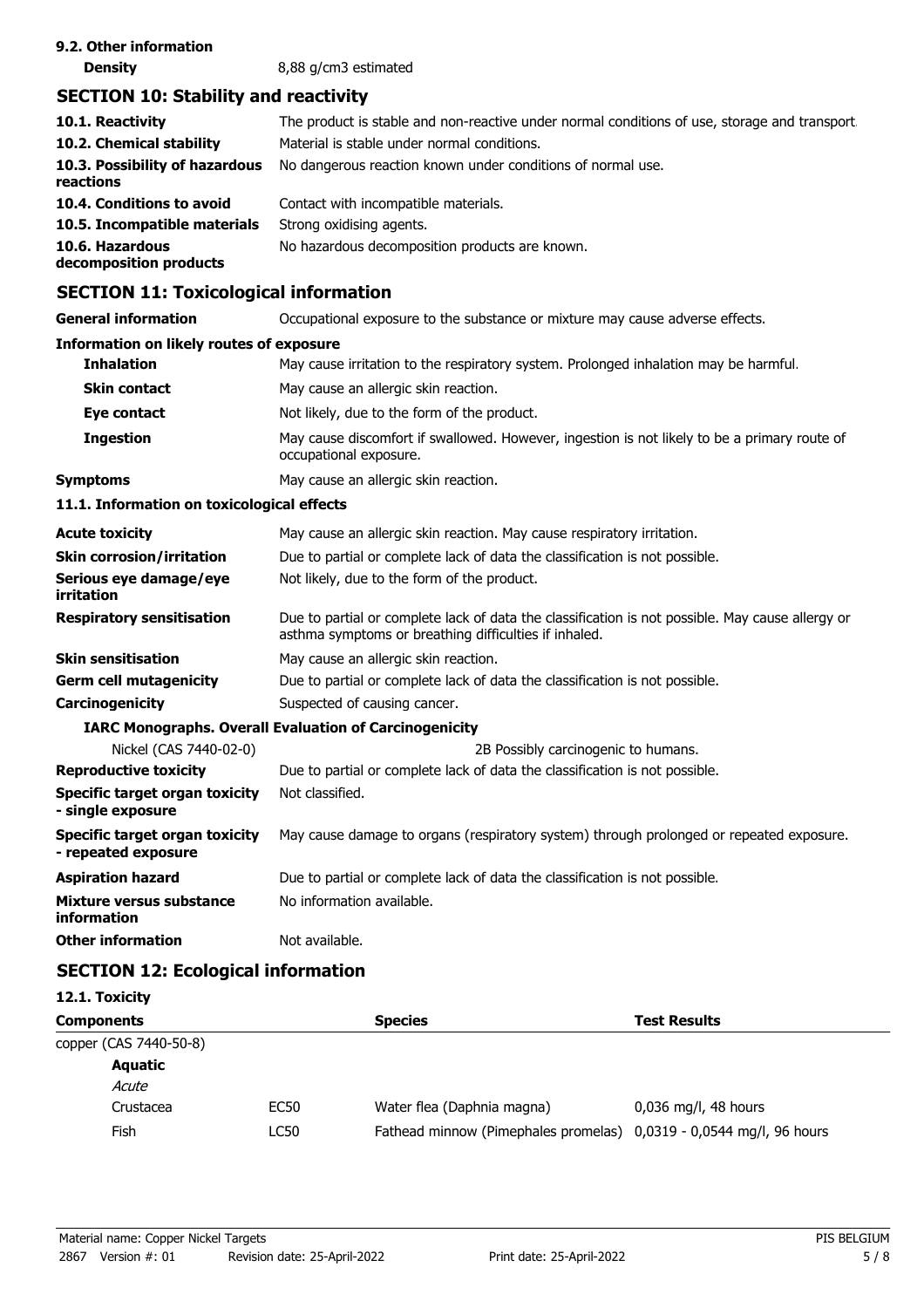| <b>Components</b>                                         |                | <b>Species</b>                                                                                | <b>Test Results</b>                                                                                 |
|-----------------------------------------------------------|----------------|-----------------------------------------------------------------------------------------------|-----------------------------------------------------------------------------------------------------|
| Nickel (CAS 7440-02-0)                                    |                |                                                                                               |                                                                                                     |
| Aquatic                                                   |                |                                                                                               |                                                                                                     |
| Acute                                                     |                |                                                                                               |                                                                                                     |
| Fish                                                      | LC50           | Rainbow trout, donaldson trout<br>(Oncorhynchus mykiss)                                       | $0,06$ mg/l, 4 days                                                                                 |
|                                                           |                | * Estimates for product may be based on additional component data not shown.                  |                                                                                                     |
| 12.2. Persistence and<br>degradability                    |                | No data is available on the degradability of this product.                                    |                                                                                                     |
| 12.3. Bioaccumulative<br>potential                        | Not available. |                                                                                               |                                                                                                     |
| <b>Partition coefficient</b><br>n-octanol/water (log Kow) | Not available. |                                                                                               |                                                                                                     |
| <b>Bioconcentration factor (BCF)</b>                      | Not available. |                                                                                               |                                                                                                     |
| 12.4. Mobility in soil                                    | Not available. |                                                                                               |                                                                                                     |
| 12.5. Results of PBT and<br><b>vPvB</b> assessment        |                | Not a PBT or vPvB substance or mixture.                                                       |                                                                                                     |
| 12.6. Other adverse effects                               | Not available. |                                                                                               |                                                                                                     |
| <b>SECTION 13: Disposal considerations</b>                |                |                                                                                               |                                                                                                     |
| 13.1. Waste treatment methods                             |                |                                                                                               |                                                                                                     |
| <b>Residual waste</b>                                     |                | residues. This material and its container must be disposed of in a safe manner (see: Disposal | Dispose of in accordance with local regulations. Empty containers or liners may retain some product |

|                                        | instructions).                                                                                                                                                                                                   |
|----------------------------------------|------------------------------------------------------------------------------------------------------------------------------------------------------------------------------------------------------------------|
| <b>Contaminated packaging</b>          | Since emptied containers may retain product residue, follow label warnings even after container is<br>emptied. Empty containers should be taken to an approved waste handling site for recycling or<br>disposal. |
| EU waste code                          | The Waste code should be assigned in discussion between the user, the producer and the waste<br>disposal company.                                                                                                |
| <b>Disposal</b><br>methods/information | Collect and reclaim or dispose in sealed containers at licensed waste disposal site. Dispose of<br>contents/container in accordance with local/regional/national/international regulations.                      |
| <b>Special precautions</b>             | Dispose in accordance with all applicable regulations.                                                                                                                                                           |

# **SECTION 14: Transport information**

## **ADR**

| AVR                              |                                    |
|----------------------------------|------------------------------------|
| 14.1. UN number                  | UN3178                             |
| 14.2. UN proper shipping         | FLAMMABLE SOLID, INORGANIC, N.O.S. |
| name                             |                                    |
| 14.3. Transport hazard class(es) |                                    |
| <b>Class</b>                     | 4.1                                |
| Subsidiary risk                  |                                    |
| Label(s)                         | 4.1                                |
| Hazard No. (ADR)                 | 40                                 |
| <b>Tunnel restriction</b>        | F.                                 |
| code                             |                                    |
| 14.4. Packing group              | Ш                                  |
| 14.5. Environmental              | Yes                                |
| hazards                          |                                    |
| 14.6. Special precautions        | Not available.                     |
| for user                         |                                    |
| <b>RID</b>                       |                                    |
| 14.1. UN number                  | <b>UN3178</b>                      |
| 14.2. UN proper shipping         | FLAMMABLE SOLID, INORGANIC, N.O.S. |
| name                             |                                    |
| 14.3. Transport hazard class(es) |                                    |
| <b>Class</b>                     | 4.1                                |
| Subsidiary risk                  | ۰                                  |
| Label(s)                         | 4.1                                |
| 14.4. Packing group              | Ш                                  |
| 14.5. Environmental              | Yes                                |
| hazards                          |                                    |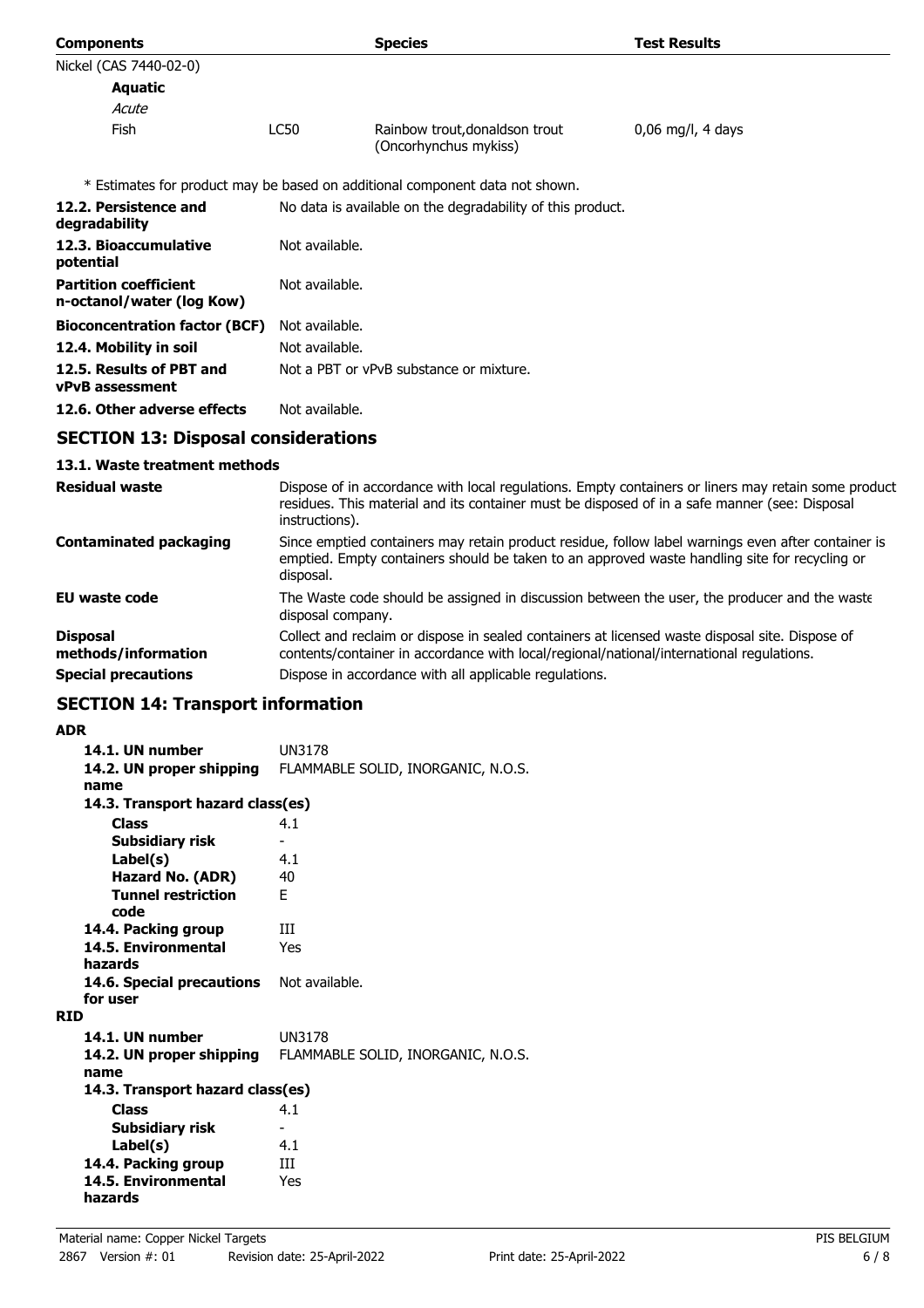14.6. Special precautions Not available. **for user**

### **ADN**

**14.1. UN number** UN3178 **14.2. UN proper shipping** FLAMMABLE SOLID, INORGANIC, N.O.S. **name Class** 4.1 **14.3. Transport hazard class(es) Subsidiary risk Label(s)** 4.1 **14.4. Packing group III 14.5. Environmental** Yes **hazards** 14.6. Special precautions Not available. **for user**

### **IATA**

14.1. - 14.6.: Not regulated as dangerous goods.

## **IMDG**

14.1. - 14.6.: Not regulated as dangerous goods.

### **ADN; ADR; RID**



### **Marine pollutant**



## **SECTION 15: Regulatory information**

# **15.1. Safety, health and environmental regulations/legislation specific for the substance or mixture**

## **EU regulations**

**Regulation (EC) No. 1005/2009 on substances that deplete the ozone layer, Annex I and II, as amended** Not listed.

# **Regulation (EU) 2019/1021 On persistent organic pollutants (recast), as amended**

Not listed.

**Regulation (EU) No. 649/2012 concerning the export and import of dangerous chemicals, Annex I, Part 1 as amended**

Not listed.

**Regulation (EU) No. 649/2012 concerning the export and import of dangerous chemicals, Annex I, Part 2 as amended**

Not listed.

**Regulation (EU) No. 649/2012 concerning the export and import of dangerous chemicals, Annex I, Part 3 as amended**

Not listed.

**Regulation (EU) No. 649/2012 concerning the export and import of dangerous chemicals, Annex V as amended** Not listed.

**Regulation (EC) No. 166/2006 Annex II Pollutant Release and Transfer Registry, as amended** copper (CAS 7440-50-8)